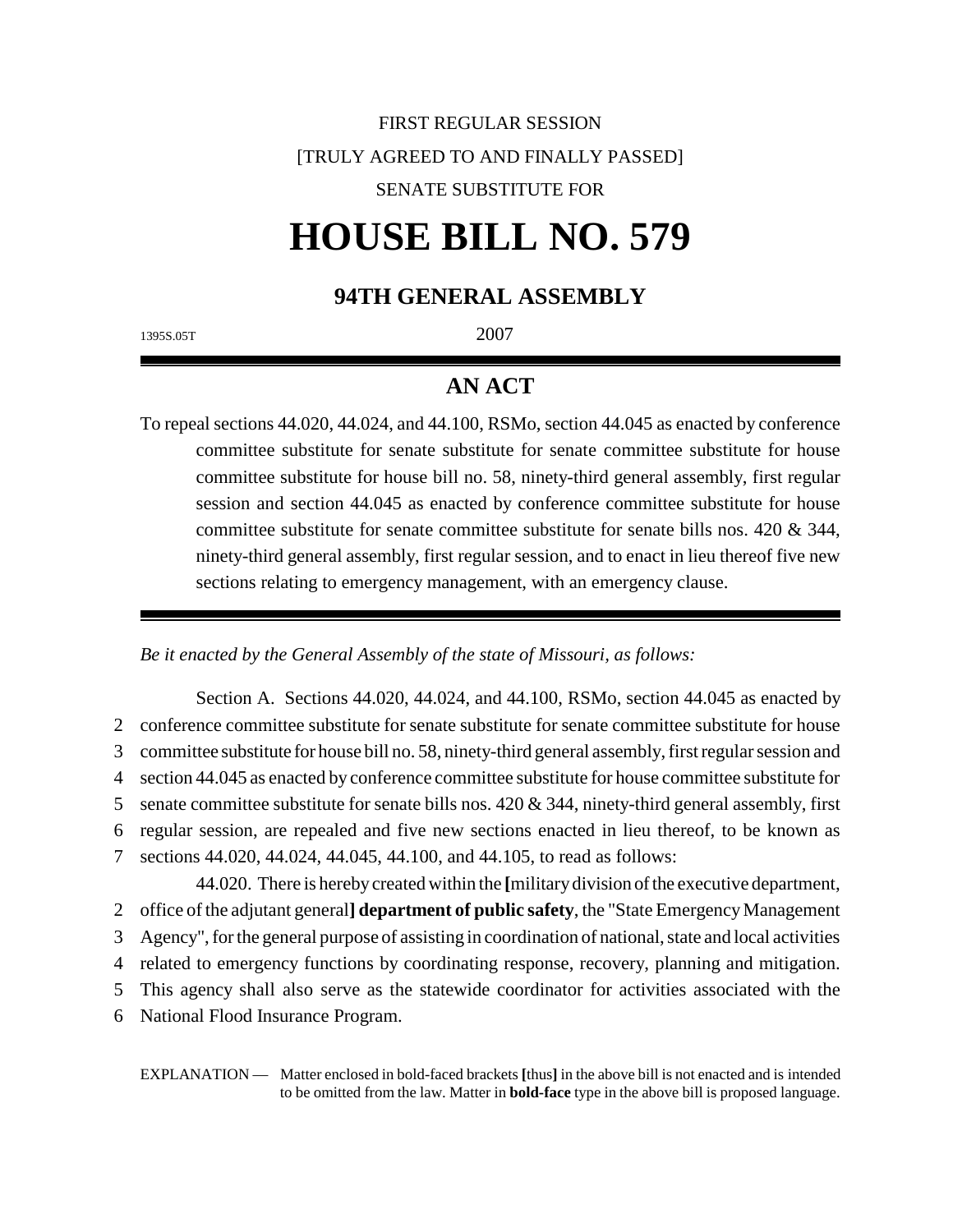44.024. The **[**adjutant general, subject to the direction and control of the governor,**] director of the department of public safety** shall be the executive head of the office of the state emergency management agency **and shall appoint a director of the state emergency management agency to manage the day-to-day operations of the office**.

44.045. 1. Subject to approval by the state emergency management agency during an emergency declared by the governor **[**or general assembly**]**, any health care **[**professional**] provider** licensed, registered, or certified in this state **or any state who agrees to be so deployed as provided in this section** may be deployed to provide care as necessitated by the emergency, including care necessitated by mutual aid agreements between political subdivisions and other public and private entities under section 44.090. **During an emergency declared by the governor, health care providers deployed by the governor or any state agency shall not be liable for any civil damages or administrative sanctions for any failure, in the delivery of healthcare necessitated by the emergency during deployment, to exercise the skill and learning of an ordinarily careful health care provider in similar circumstances, but shall be liable for damages due to willful and wanton acts or omissions in rendering such care**. 2. In a declared state of emergency, the department of health and senior services and the division of professional registration within the department of **[**economic development**] insurance, financial institutions and professional registration** may release otherwise confidential contact and licensure, registration, or certification information relating to health care professionals to state, local, and private agencies to facilitate deployment.

**[**44.045. 1. Subject to approval by the state emergency management agency during an emergency declared by the governor or state legislature, any health care professional licensed, registered, or certified in this state who volunteers to be so deployed may be deployed to provide care as necessitated by the emergency.

 2. In a declared state of emergency, the department of health and senior services or the division of professional registration within the department of economic development may release otherwise confidential contact and licensure, registration, or certification information relating to health care professionals to state, local, and private agencies to facilitate deployment.**]**

44.100. 1. The emergency powers of the governor shall be as follows:

 (1) The provisions of this section shall be operative only during the existence of a state of emergency (referred to in this section as "emergency"). The existence of an emergency may be proclaimed by the governor or by resolution of the legislature, if the governor in his proclamation, or the legislature in its resolution, finds that a natural or man-made disaster of major proportions has actually occurred within this state, and that the safety and welfare of the inhabitants of this state require an invocation of the provisions of this section.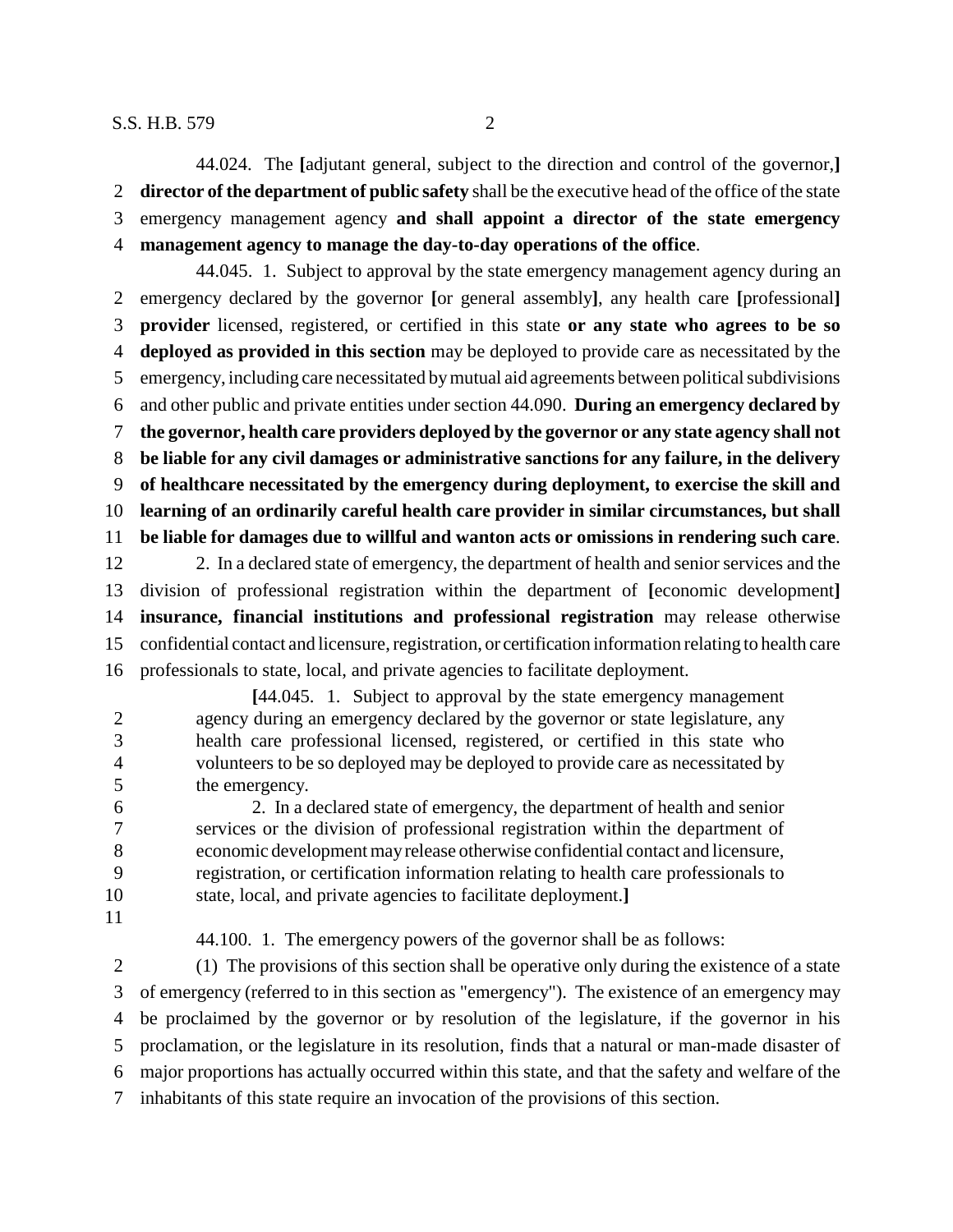(2) Any emergency, whether proclaimed by the governor or by the legislature, shall terminate upon the proclamation thereof by the governor, or the passage by the legislature, of a resolution terminating such emergency. (3) During the period that the state of emergency exists or continues, the governor shall: (a) Enforce and put into operation all plans, rules and regulations relating to disasters and

 emergency management of resources adopted under this law and to assume direct operational control of all emergency forces and volunteers in the state;

 (b) Take action and give directions to state and local law enforcement officers and agencies as may be reasonable and necessary for the purpose of securing compliance with the provisions of this law and with the orders, rules and regulations made pursuant thereof;

 (c) Seize, take or requisition to the extent necessary to bring about the most effective protection of the public:

 a. Any means of transportation, other than railroads and railroad equipment and fuel, and all fuel necessary for the propulsion thereof;

 b. Any communication system or part thereof necessary to the prompt and efficient functioning of the emergency management of the state;

c. All stocks of fuel;

 d. Facilities for housing, feeding and hospitalization of persons, including buildings and plants;

 (d) Control, restrict and regulate by rationing, freezing, use of quotas, prohibitions on shipments, price fixing, allocation or other means the use, sale or distribution of food, feed, fuel, clothing and other commodities, materials, goods or services;

 (e) Prescribe and direct activities in connection with but not limited to use, conservation, salvage and prevention of waste of materials, services and facilities, including production, transportation, power and communication facilities, training and supply of labor, utilization of industrial plants, health and medical care, nutrition, housing, including the use of existing and private facilities, rehabilitation, education, welfare, child care, recreation, consumer protection and other essential civil needs;

 (f) To use or distribute all or any of this property among the inhabitants of the state in any area adversely affected by a natural or man-made disaster and to account to the state treasurer for any funds received thereof;

 (g) To waive or suspend the operation of any statutory requirement or administrative rule regarding the licensing, certification or issuance of permits evidencing professional, mechanical or other skills;

 (h) **To waive or suspend the operation of any statutory requirement or administrative rule prescribing procedures for conducting state business, where strict**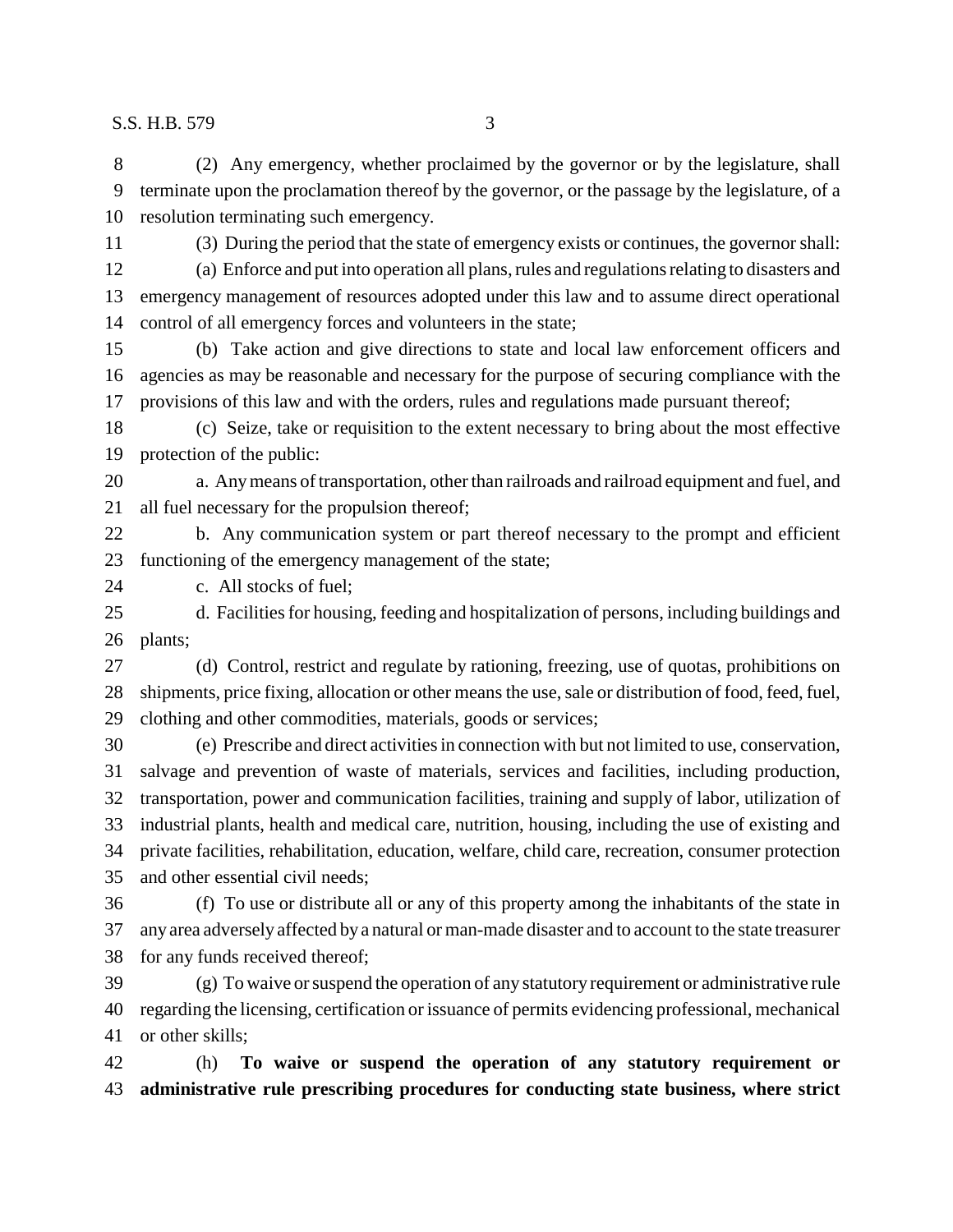**compliance with such requirements and rules would prevent, hinder, or delay necessary**

**action by the department of health and senior services to respond to a declared emergency**

**or increased health threat to the population;**

 **(i)** In accordance with rules or regulations, to provide that all law enforcement authorities and other emergency response workers and agencies of other states who may be within this state at the request of the governor or pursuant to state or local mutual-aid agreements or compacts shall have the same authority and possess the same powers, duties, rights, privileges and immunities as are possessed by like law enforcement authorities and emergency response workers and agencies of this state;

 **[**(i)**] (j)** To perform and exercise such other functions, powers and duties as may be necessary to promote and secure the safety and protection of the civilian population.

 2. When any property is seized, taken or requisitioned under this section, the circuit court of the county in which the property was taken may on the application of the owner thereof or on the application of the governor in cases where numerous claims may be filed, appoint three disinterested commissioners in the manner provided by section 523.040, RSMo, to assess the damages which the owners may have sustained by reason of the appropriation thereof. Upon the application the amount due because of the seizure of property shall be determined in the manner provided in chapter 523, RSMo, for the determination of damages in case of the exercise of the power of eminent domain. **44.105. 1. In a governor-declared state of emergency, the department of health and**

 **senior services may suspend any provision of chapters 195 and 334, RSMo, pertaining to dispensing medications. Persons who dispense medications under this section shall be trained by the department of health and senior services and shall dispense medications under the supervision of a licensed health care provider according to the department's Strategic National Stockpile Plan.**

 **2. The department may develop effective citizen involvement to recruit, train, and accept the services of volunteers to supplement the programs administered by the department in dispensing medications to the population in the event of an emergency.**

 **3. Volunteers recruited, trained, and accepted by the department shall comply with the department's Strategic National Stockpile Plan in dispensing medications.**

**4. The department may:**

 **(1) Provide staff as deemed necessary for the effective management and development of volunteer dispensing sites deployed in response to a governor-declared emergency;**

 **(2) Provide or assure access to professional staff as deemed necessary for the effective training and oversight of volunteers;**